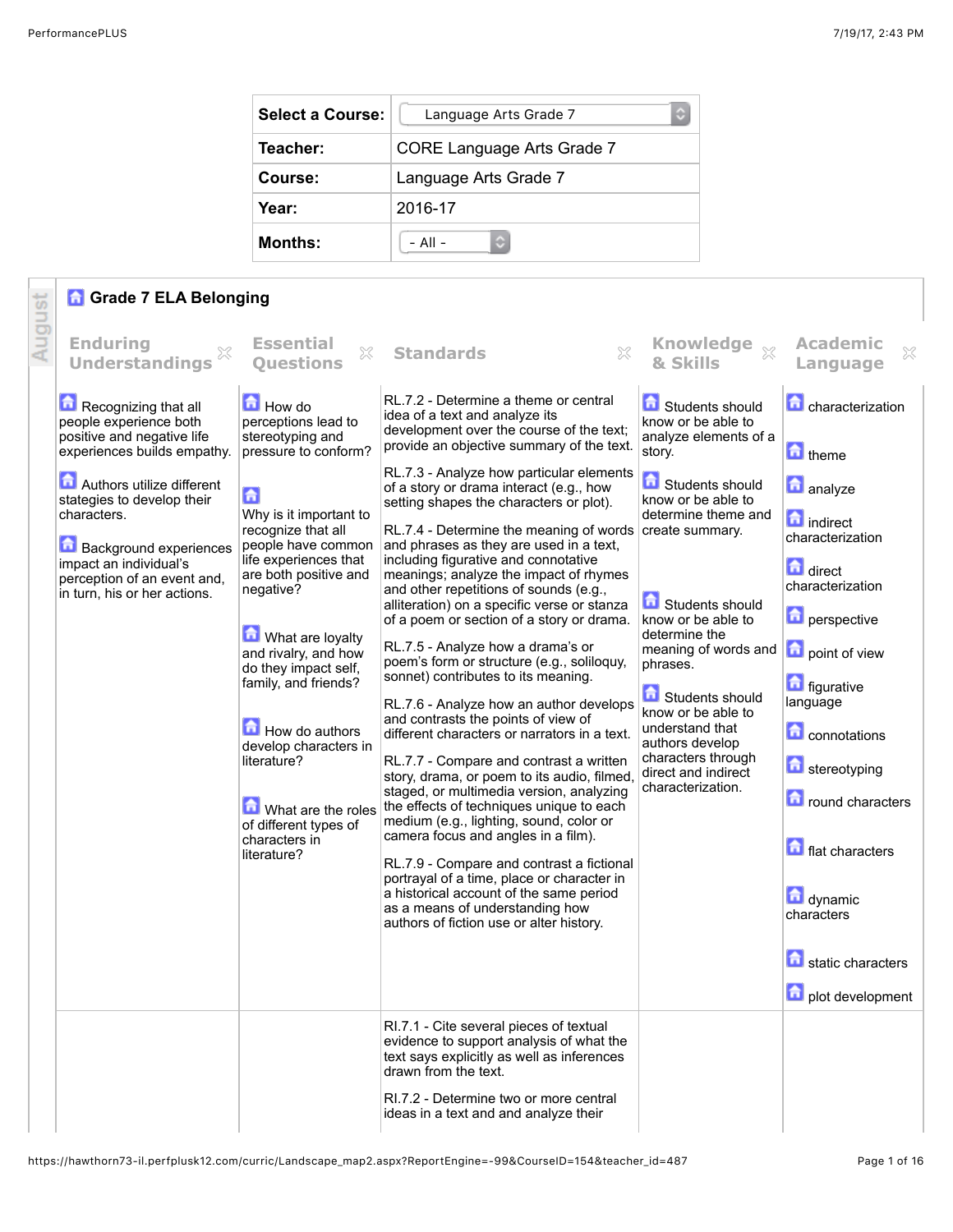| development over the course of the text;<br>provide an objective summary of the text.                                                                                                                                                                                                                                                                                                        |                                                                                                |  |
|----------------------------------------------------------------------------------------------------------------------------------------------------------------------------------------------------------------------------------------------------------------------------------------------------------------------------------------------------------------------------------------------|------------------------------------------------------------------------------------------------|--|
| RI.7.7 - Compare and contrast a text to<br>an audio, video, or multimedia version of<br>the text, analyzing each medium's<br>portrayal of the subjects (e.g., how the<br>delivery of a speech affects the impact of<br>the words).                                                                                                                                                           |                                                                                                |  |
| W.7.2 - Write informative/explanatory<br>texts to examine a topic and convey<br>ideas, concepts, and information through<br>the selection, organization, and analysis<br>of relevant content.                                                                                                                                                                                                | Students should<br>know or be able to<br>make claims to<br>support an argument<br>in writing.  |  |
| W.7.5 - With some guidance and support<br>from peers and adults, develop and<br>strengthen writing as needed by<br>planning, revising, editing, rewriting, or<br>trying a new approach, focusing on how<br>well purpose and audience have been<br>addressed. (Editing for conventions<br>should demonstrate command of<br>Language standards 1-3 up to and<br>including grade 7 on page 52.) | Students should<br>know or be able to<br>produce clear and<br>coherent writing for<br>purpose. |  |
| W.7.6 - Use technology, including the<br>Internet, to produce and publish writing<br>and link to and cite sources as well as to<br>interact and collaborate with others,<br>including linking to and citing sources.                                                                                                                                                                         |                                                                                                |  |
| W.7.7 - Conduct short research projects<br>to answer a question, drawing on several<br>sources and generating additional<br>related, focused questions for further<br>research and investigation.                                                                                                                                                                                            |                                                                                                |  |
| W.7.10 - Write routinely over extended<br>time frames (time for research, reflection,<br>and revision) and shorter time frames (a<br>single sitting or a day or two) for a range<br>of discipline-specific tasks, purposes, and<br>audiences.                                                                                                                                                |                                                                                                |  |
| W.7.4 - Produce clear and coherent<br>writing in which the development,<br>organization, and style are appropriate to<br>task, purpose, and audience. (Grade-<br>specific expectations for writing types are<br>defined in standards 1-3 above.)                                                                                                                                             |                                                                                                |  |
| W.7.2a - Introduce a topic clearly,<br>previewing what is to follow; organize<br>ideas, concepts, and information, using<br>strategies such as definition,<br>classification, comparison/contrast, and<br>cause/ effect; include formatting (e.g.,<br>headings), graphics (e.g., charts, tables),<br>and multimedia when useful to aiding<br>comprehension.                                  |                                                                                                |  |
| W.7.2b - Develop the topic with relevant<br>facts, definitions, concrete details,<br>quotations, or other information and<br>examples.                                                                                                                                                                                                                                                       |                                                                                                |  |
| W.7.2c - Use appropriate transitions to<br>create cohesion and clarify the<br>relationships among ideas and concepts.                                                                                                                                                                                                                                                                        |                                                                                                |  |
| W.7.2d - Use precise language and                                                                                                                                                                                                                                                                                                                                                            |                                                                                                |  |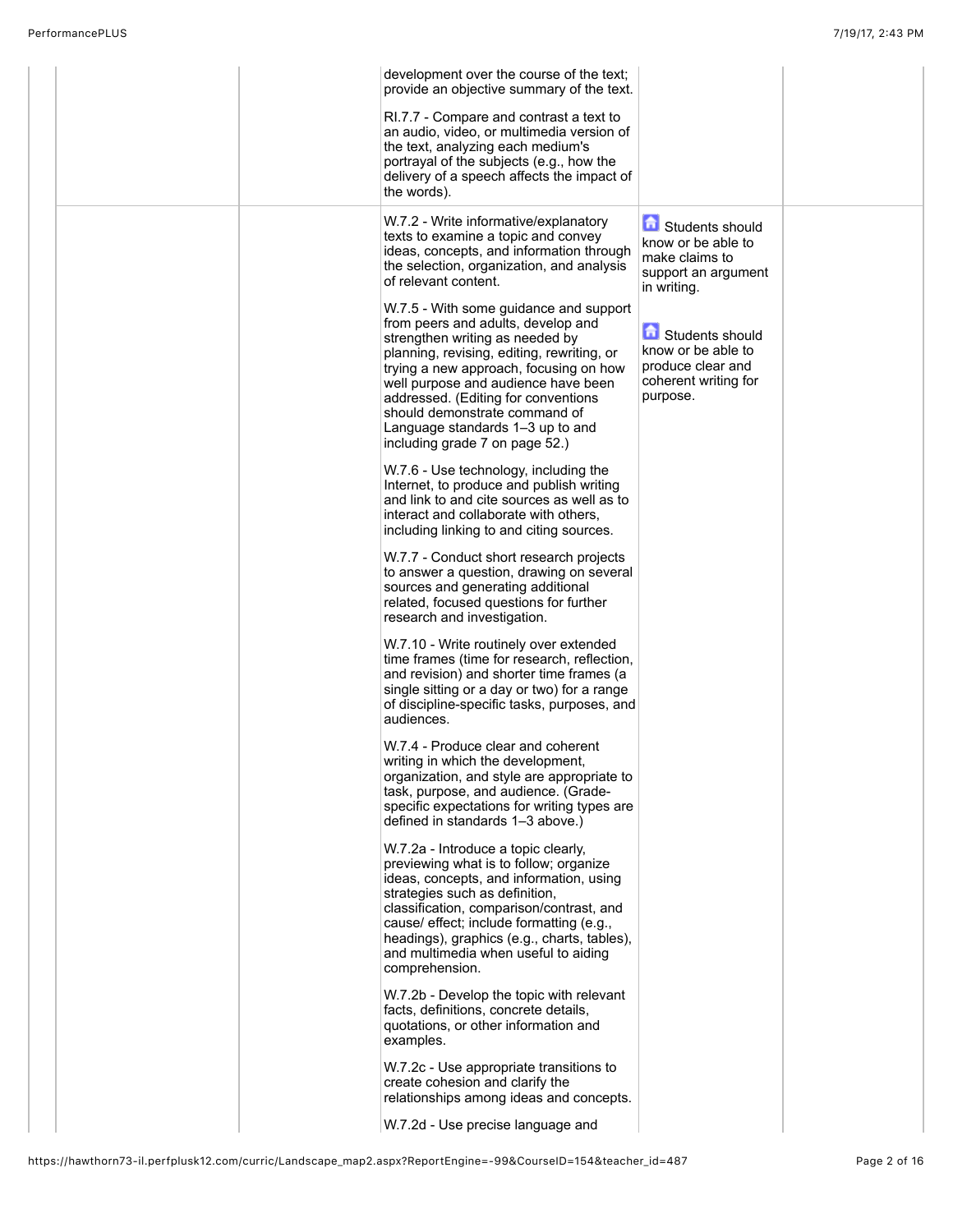|  | domain-specific vocabulary to inform<br>about or explain the topic.                                                                                                                                                                                |                                                                                                       |  |
|--|----------------------------------------------------------------------------------------------------------------------------------------------------------------------------------------------------------------------------------------------------|-------------------------------------------------------------------------------------------------------|--|
|  | W.7.2e - Establish and maintain a formal<br>style.                                                                                                                                                                                                 |                                                                                                       |  |
|  | W.7.2f - Provide a concluding statement<br>or section that follows from and supports<br>the information or explanation presented.                                                                                                                  |                                                                                                       |  |
|  | L.7.1 - Demonstrate command of the<br>conventions of standard English<br>grammar and usage when writing or<br>speaking.                                                                                                                            |                                                                                                       |  |
|  | L.7.2 - Demonstrate command of the<br>conventions of standard English<br>capitalization, punctuation, and spelling<br>when writing.                                                                                                                |                                                                                                       |  |
|  | L.7.3 - Use knowledge of language and<br>its conventions when writing, speaking,<br>reading, or listening.                                                                                                                                         |                                                                                                       |  |
|  | L.7.4 - Determine or clarify the meaning<br>of unknown and multiple-meaning words<br>and phrases based on grade 7 reading<br>and content, choosing flexibly from a<br>range of strategies.                                                         |                                                                                                       |  |
|  | L.7.5 - Demonstrate understanding of<br>figurative language, word relationships,<br>and nuances in word meanings.                                                                                                                                  |                                                                                                       |  |
|  | L.7.6 - Acquire and use accurately grade-<br>appropriateb general academic and<br>domain-specific words and phrases;<br>gather vocabulary knowledge when<br>considering a word or phrase important<br>to comprehension or expression.              |                                                                                                       |  |
|  | SL.7.1 - Engage effectively in a range of<br>collaborative discussions (one-on-one, in<br>groups, and teacherled) with diverse<br>partners on grade 7 topics, texts, and<br>issues, building on others' ideas and<br>expressing their own clearly. | <b>Contract Students should</b><br>know or be able<br>to understand their<br>audience and<br>purpose. |  |
|  | SL.7.2 - Analyze the main ideas and<br>supporting details presented in diverse<br>media and formats (e.g., visually,<br>quantitatively, orally) and explain how the<br>ideas clarify a topic, text, or issue under<br>study.                       |                                                                                                       |  |
|  | SL.7.3 - Delineate a speaker's argument<br>and specific claims, evaluating the<br>soundness of the reasoning and the<br>relevance and sufficiency of the<br>evidence.                                                                              |                                                                                                       |  |
|  | SL.7.4 - Present claims and findings,<br>emphasizing salient points in a focused,<br>coherent manner with pertinent<br>descriptions, facts, details, and<br>examples; use appropriate eye contact,<br>adequate volume, and clear<br>pronunciation. |                                                                                                       |  |
|  | SL.7.6 - Adapt speech to a variety of<br>contexts and tasks, demonstrating<br>command of formal English when<br>indicated or appropriate. (See grade 7                                                                                             |                                                                                                       |  |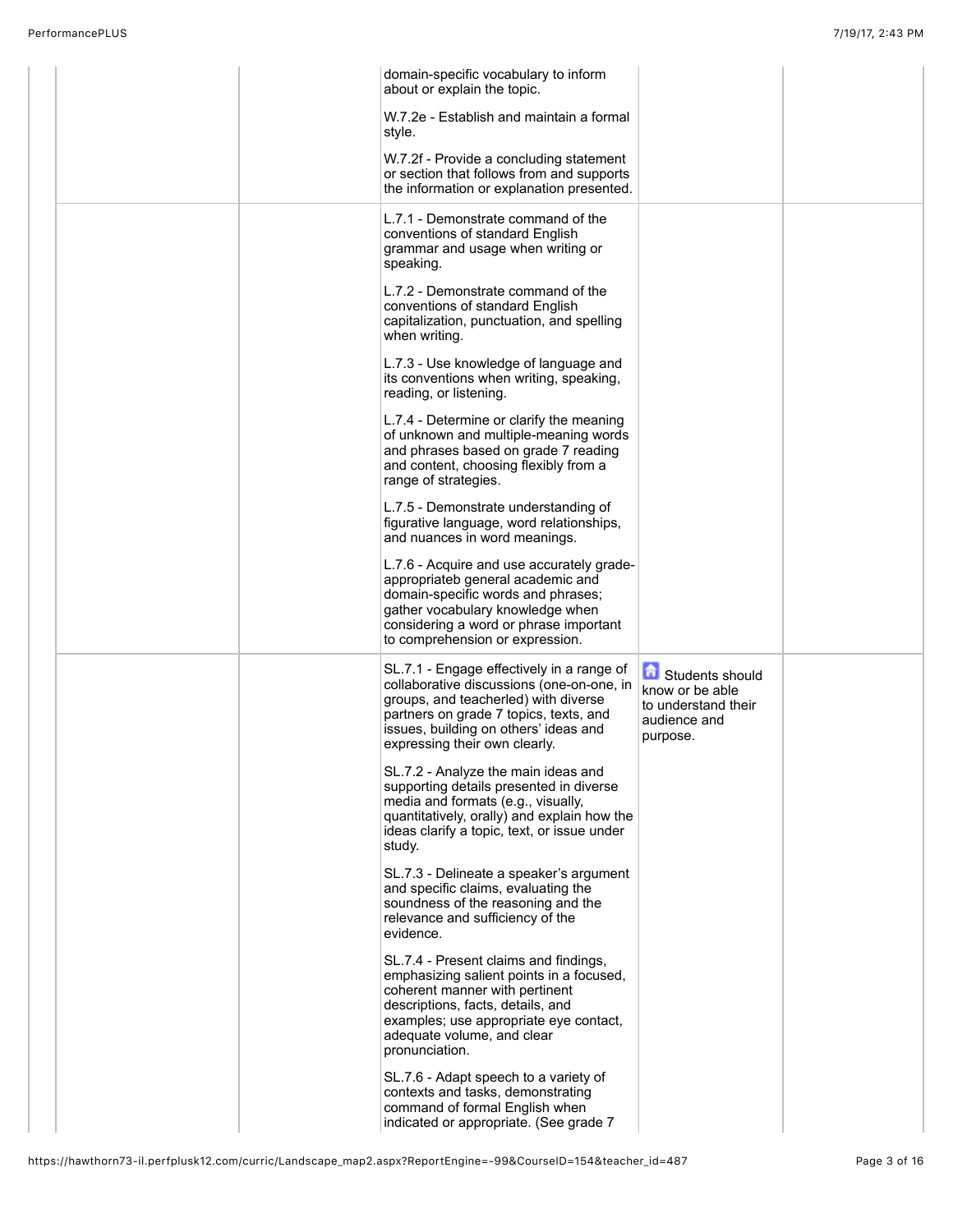|          |                                                                                                                                                                                                                                                                                                                 |                                                                                                                                                                   | Language standards 1 and 3 on page 52<br>for specific expectations.)                                                                                                                                                                                                                                                                                                                                                                                                                                                                                                                                                                                                                                                                                                                                                                                                                                                                                                                                                                                                                                                                                                                                     |                                                                                                                                                                                                                                                                                                                                                                                                       |                                                                                                                                                                                                                      |              |
|----------|-----------------------------------------------------------------------------------------------------------------------------------------------------------------------------------------------------------------------------------------------------------------------------------------------------------------|-------------------------------------------------------------------------------------------------------------------------------------------------------------------|----------------------------------------------------------------------------------------------------------------------------------------------------------------------------------------------------------------------------------------------------------------------------------------------------------------------------------------------------------------------------------------------------------------------------------------------------------------------------------------------------------------------------------------------------------------------------------------------------------------------------------------------------------------------------------------------------------------------------------------------------------------------------------------------------------------------------------------------------------------------------------------------------------------------------------------------------------------------------------------------------------------------------------------------------------------------------------------------------------------------------------------------------------------------------------------------------------|-------------------------------------------------------------------------------------------------------------------------------------------------------------------------------------------------------------------------------------------------------------------------------------------------------------------------------------------------------------------------------------------------------|----------------------------------------------------------------------------------------------------------------------------------------------------------------------------------------------------------------------|--------------|
| eptember | <b>Enduring</b><br>×<br><b>Understandings</b>                                                                                                                                                                                                                                                                   | <b>Essential</b><br>×<br><b>Ouestions</b>                                                                                                                         | 53<br><b>Standards</b>                                                                                                                                                                                                                                                                                                                                                                                                                                                                                                                                                                                                                                                                                                                                                                                                                                                                                                                                                                                                                                                                                                                                                                                   | & Skills                                                                                                                                                                                                                                                                                                                                                                                              | <b>Academic</b><br>Language                                                                                                                                                                                          | ×            |
| ctober   | <b>A ELA Grade7 Critical Comprehension</b><br><b>Enduring</b><br>X<br><b>Understandings</b><br>Determining importance<br>in a literary piece allows<br>individuals to extract salient<br>information.<br><b>n</b> Understanding and<br>respecting alternative view<br>points is necessary in the<br>real world. | <b>Essential</b><br>×<br><b>Questions</b><br>How do people<br>determine what is<br>important in an<br>informational text?<br>to understand diverse<br>viewpoints? | X<br><b>Standards</b><br>RI.7.1 - Cite several pieces of textual<br>evidence to support analysis of what the<br>text says explicitly as well as inferences<br>drawn from the text.<br>RI.7.2 - Determine two or more central<br>$\blacksquare$ Why is it important ideas in a text and and analyze their<br>development over the course of the text;<br>provide an objective summary of the text.<br>RI.7.3 - Analyze the interactions between perspectives.<br>individuals, events, and ideas in a text<br>(e.g., how ideas influence individuals or<br>events, or how individuals influence ideas know or be able to<br>or events).<br>RI.7.5 - Analyze the structure an author<br>uses to organize a text, including how the<br>major sections contribute to the whole<br>and to the development of the whole.<br>RI.7.6 - Determine an author's point of<br>view or purpose in a text and analyze<br>how the author distinguishes his or her<br>position from that of others.<br>RI.7.7 - Compare and contrast a text to<br>an audio, video, or multimedia version of<br>the text, analyzing each medium's<br>portrayal of the subjects (e.g., how the<br>delivery of a speech affects the impact of | Knowledge xx<br>& Skills<br>Students should<br>know or be able to<br>extract important<br>information.<br>Students should<br>know or be able to<br>use evidence to<br>support individual<br>Students should<br>use various sources.<br><b>f</b> Students should<br>know or be able to<br>understanding diverse<br>perspectives.<br>Students should<br>know or be able to<br>formulate an<br>argument. | <b>Academic</b><br>Language<br>main idea<br>support<br><b>d</b> detail<br><b>n</b> arguments<br><b>D</b> perspective<br>counter point<br><b>D</b> rebuttal<br>$\Box$ tone<br><b>n</b> empathy<br><b>C</b> compassion | $\mathbb{X}$ |
|          |                                                                                                                                                                                                                                                                                                                 |                                                                                                                                                                   | the words).<br>RI.7.8 - Trace and evaluate the argument<br>and specific claims in a text, assessing<br>whether the reasoning is sound and<br>evidence is relevant and sufficient to<br>support the claims.<br>RI.7.9 - Analyze how two or more authors<br>writing about the same topic shape their<br>presentations of key information by<br>emphasizing different evidence or<br>advancing different interpretations of<br>facts.<br>RI.7.10 - By the end of the year, read and<br>comprehend literary nonfiction in the<br>grades 6-8 text complexity band<br>proficiently, with scaffolding as needed at<br>the high end of the range.<br>SL.7.1 - Engage effectively in a range of<br>collaborative discussions (one-on-one, in                                                                                                                                                                                                                                                                                                                                                                                                                                                                      |                                                                                                                                                                                                                                                                                                                                                                                                       |                                                                                                                                                                                                                      |              |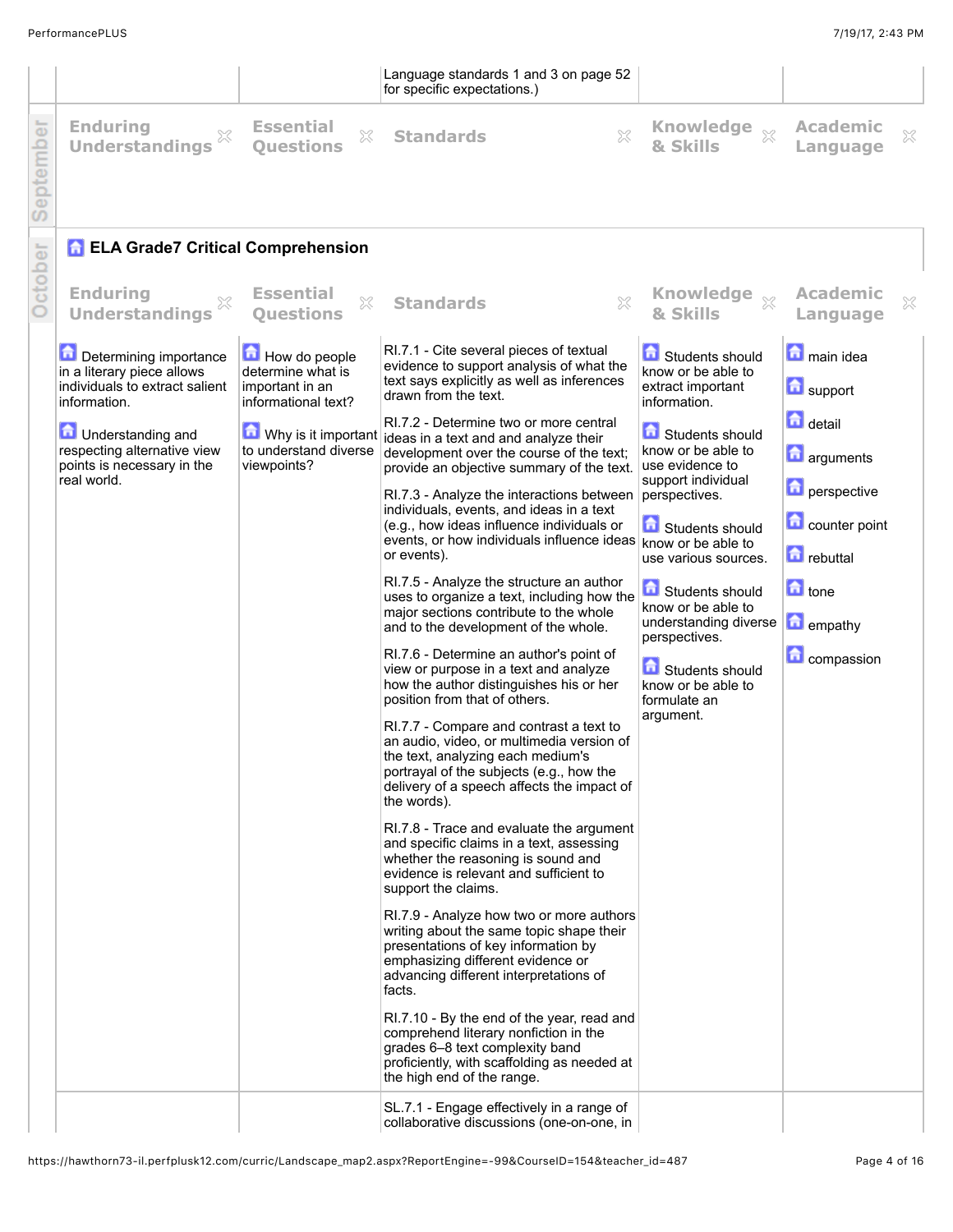|  | groups, and teacherled) with diverse<br>partners on grade 7 topics, texts, and<br>issues, building on others' ideas and<br>expressing their own clearly.                                                                                           |  |  |
|--|----------------------------------------------------------------------------------------------------------------------------------------------------------------------------------------------------------------------------------------------------|--|--|
|  | SL.7.2 - Analyze the main ideas and<br>supporting details presented in diverse<br>media and formats (e.g., visually,<br>quantitatively, orally) and explain how the<br>ideas clarify a topic, text, or issue under<br>study.                       |  |  |
|  | SL.7.3 - Delineate a speaker's argument<br>and specific claims, evaluating the<br>soundness of the reasoning and the<br>relevance and sufficiency of the<br>evidence.                                                                              |  |  |
|  | SL.7.4 - Present claims and findings,<br>emphasizing salient points in a focused,<br>coherent manner with pertinent<br>descriptions, facts, details, and<br>examples; use appropriate eye contact,<br>adequate volume, and clear<br>pronunciation. |  |  |
|  | SL.7.1a - Come to discussions prepared,<br>having read or researched material under<br>study; explicitly draw on that preparation<br>by referring to evidence on the topic, text,<br>or issue to probe and reflect on ideas<br>under discussion.   |  |  |
|  | SL.7.1b - Follow rules for collegial<br>discussions, track progress toward<br>specific goals and deadlines, and define<br>individual roles as needed.                                                                                              |  |  |
|  | SL.7.1d - Acknowledge new information<br>expressed by others and, when<br>warranted, modify their own views                                                                                                                                        |  |  |
|  | W.7.1 - Write arguments to support<br>claims with clear reasons and relevant<br>evidence.                                                                                                                                                          |  |  |
|  | W.7.2 - Write informative/explanatory<br>texts to examine a topic and convey<br>ideas, concepts, and information through<br>the selection, organization, and analysis<br>of relevant content.                                                      |  |  |
|  | W.7.4 - Produce clear and coherent<br>writing in which the development,<br>organization, and style are appropriate to<br>task, purpose, and audience. (Grade-<br>specific expectations for writing types are<br>defined in standards 1-3 above.)   |  |  |
|  | W.7.5 - With some guidance and support<br>from peers and adults, develop and<br>strengthen writing as needed by<br>planning, revising, editing, rewriting, or<br>trying a new approach, focusing on how                                            |  |  |
|  | well purpose and audience have been<br>addressed. (Editing for conventions<br>should demonstrate command of<br>Language standards 1-3 up to and<br>including grade 7 on page 52.)                                                                  |  |  |
|  | W.7.6 - Use technology, including the<br>Internet, to produce and publish writing<br>and link to and cite sources as well as to                                                                                                                    |  |  |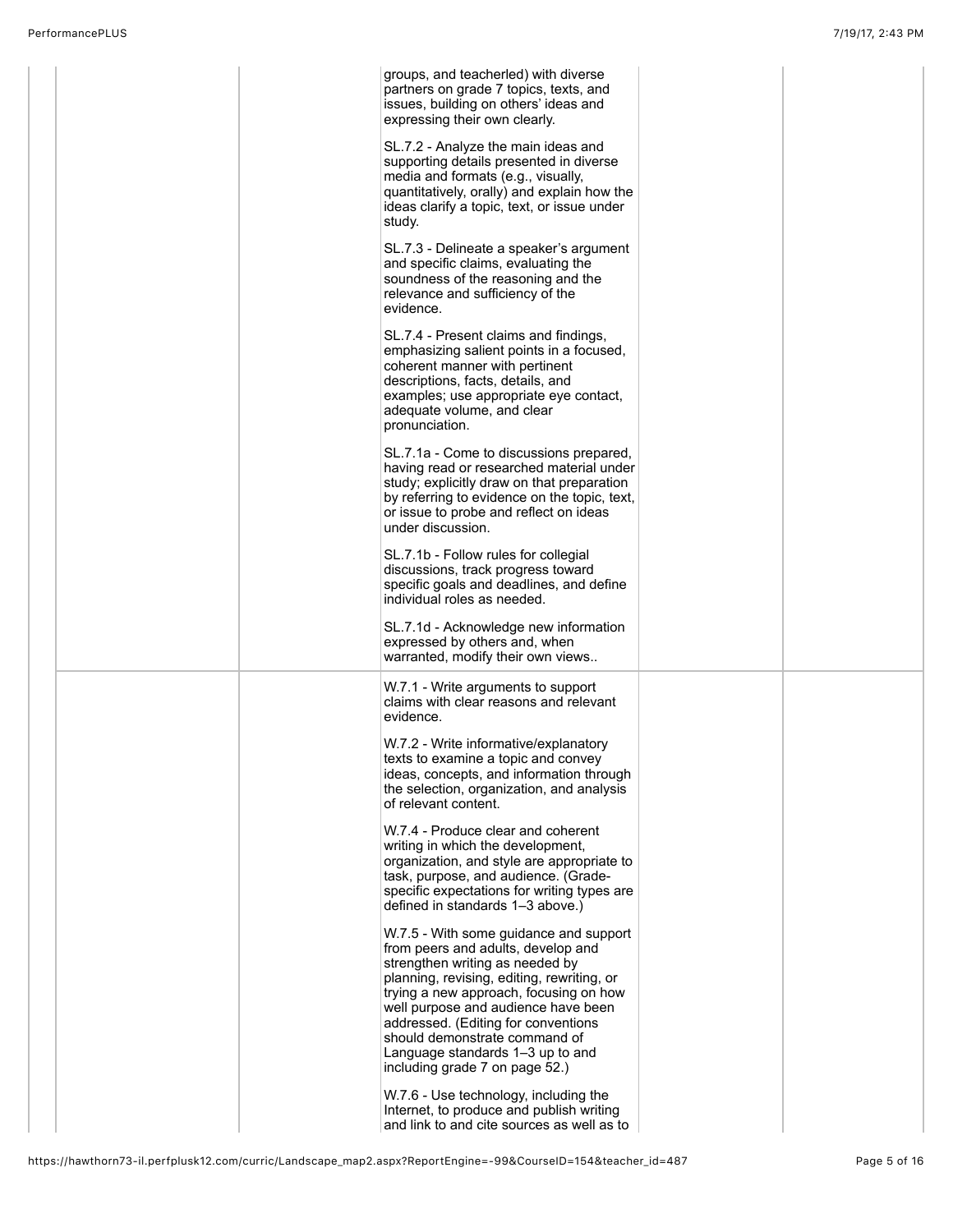|                                 | interact and collaborate with others,<br>including linking to and citing sources.                                                                                                                                                                                                                                        |
|---------------------------------|--------------------------------------------------------------------------------------------------------------------------------------------------------------------------------------------------------------------------------------------------------------------------------------------------------------------------|
|                                 | W.7.8 - Gather relevant information from<br>multiple print and digital sources, using<br>search terms effectively; assess the<br>credibility and accuracy of each source;<br>and quote or paraphrase the data and<br>conclusions of others while avoiding<br>plagiarism and following a standard<br>format for citation. |
|                                 | W.7.9 - Draw evidence from literary or<br>informational texts to support analysis,<br>reflection, and research.                                                                                                                                                                                                          |
|                                 | W.7.1a - Introduce claim(s), acknowledge<br>alternate or opposing claims, and<br>organize the reasons and evidence<br>logically.                                                                                                                                                                                         |
|                                 | W.7.1b - Support claim(s) with logical<br>reasoning and relevant evidence, using<br>accurate, credible sources and<br>demonstrating an understanding of the<br>topic or text.                                                                                                                                            |
|                                 | W.7.1c - Use words, phrases, and<br>clauses to create cohesion and clarify the<br>relationships among claim(s), reasons,<br>and evidence.                                                                                                                                                                                |
|                                 | W.7.1d - Establish and maintain a formal<br>style.                                                                                                                                                                                                                                                                       |
| <b>A</b> Grade 7 ELA Redemption |                                                                                                                                                                                                                                                                                                                          |

|          | <b>A</b> Grade 7 ELA Redemption                                                                                                                                                                                                                                                                                                                                                                                                                                                                          |                                                                                                                                                                                                                                                           |                                                                                                                                                                                                                                                                                                                                                                                                                                                                                                                                                                                                                                                                                                                                                                                                                                                                                                                                                                                                                                                       |                                                                                                                                                                                                                                                                                                                                                                                                                                                                                    |                                                                                                                                                                                                                                   |
|----------|----------------------------------------------------------------------------------------------------------------------------------------------------------------------------------------------------------------------------------------------------------------------------------------------------------------------------------------------------------------------------------------------------------------------------------------------------------------------------------------------------------|-----------------------------------------------------------------------------------------------------------------------------------------------------------------------------------------------------------------------------------------------------------|-------------------------------------------------------------------------------------------------------------------------------------------------------------------------------------------------------------------------------------------------------------------------------------------------------------------------------------------------------------------------------------------------------------------------------------------------------------------------------------------------------------------------------------------------------------------------------------------------------------------------------------------------------------------------------------------------------------------------------------------------------------------------------------------------------------------------------------------------------------------------------------------------------------------------------------------------------------------------------------------------------------------------------------------------------|------------------------------------------------------------------------------------------------------------------------------------------------------------------------------------------------------------------------------------------------------------------------------------------------------------------------------------------------------------------------------------------------------------------------------------------------------------------------------------|-----------------------------------------------------------------------------------------------------------------------------------------------------------------------------------------------------------------------------------|
| November | <b>Enduring</b><br><b>Understandings</b>                                                                                                                                                                                                                                                                                                                                                                                                                                                                 | <b>Essential</b><br>X<br><b>Ouestions</b>                                                                                                                                                                                                                 | X<br><b>Standards</b>                                                                                                                                                                                                                                                                                                                                                                                                                                                                                                                                                                                                                                                                                                                                                                                                                                                                                                                                                                                                                                 | <b>Knowledge</b><br>$\mathbb{X}$<br>& Skills                                                                                                                                                                                                                                                                                                                                                                                                                                       | <b>Academic</b><br>×<br>Language                                                                                                                                                                                                  |
|          | One of the ways<br>redemption can be found is<br>through selflessness and<br>valuing people over material<br>possessions.<br><b>D</b> Writers use stories and<br>distinctive characters to<br>teach us lessons.<br><b>Literature that resonates</b><br>with readers has "staying<br>power," influencing other<br>writers and becoming a part<br>of our language, culture, and<br>moral code.<br>The choices of<br>characters affect the plot and   power" in literature?<br>reveal the theme of a story. | <b>E</b> How do humans<br>experience<br>redemption?<br>How do authors<br>use literature to teach<br>us lessons?<br>$\blacksquare$ How do the<br>choices of characters<br>affect the plot and<br>build the theme of a<br>story?<br><b>What is "staying</b> | RL.7.1 - Cite several pieces of textual<br>evidence to support analysis of what the<br>text says explicitly as well as inferences<br>drawn from the text.<br>RL.7.2 - Determine a theme or central<br>idea of a text and analyze its<br>development over the course of the text;<br>provide an objective summary of the text.<br>RL.7.3 - Analyze how particular elements<br>of a story or drama interact (e.g., how<br>setting shapes the characters or plot).<br>RL.7.4 - Determine the meaning of words<br>and phrases as they are used in a text,<br>including figurative and connotative<br>meanings; analyze the impact of rhymes<br>and other repetitions of sounds (e.g.,<br>alliteration) on a specific verse or stanza<br>of a poem or section of a story or drama.<br>RL.7.6 - Analyze how an author develops<br>and contrasts the points of view of<br>different characters or narrators in a text.<br>RL.7.7 - Compare and contrast a written<br>story, drama, or poem to its audio, filmed.<br>staged, or multimedia version, analyzing | Students should<br>know or be able to<br>trace character<br>development and<br>provide evidence of<br>development.<br>Students should<br>know or be able to<br>draw inferences<br>based on background<br>knowledge and textual<br>evidence.<br>命<br>Students should<br>know or be able to<br>analyze story element<br>interactions.<br>Students should<br>know or be able to<br>determine meaning of<br>words and phrases.<br><b>Contact Students should</b><br>know or be able to | redemption<br>direct<br>characterization<br><b>n</b> indirect<br>characterization<br><b>n</b> figurative<br>language<br>delements of<br>drama<br>$\blacksquare$ flat<br><b>n</b> static<br>dynamic<br><b>n</b> round<br>symbolism |
|          |                                                                                                                                                                                                                                                                                                                                                                                                                                                                                                          |                                                                                                                                                                                                                                                           | the effects of techniques unique to each<br>medium (e.g., lighting, sound, color or                                                                                                                                                                                                                                                                                                                                                                                                                                                                                                                                                                                                                                                                                                                                                                                                                                                                                                                                                                   | analyze POV of                                                                                                                                                                                                                                                                                                                                                                                                                                                                     |                                                                                                                                                                                                                                   |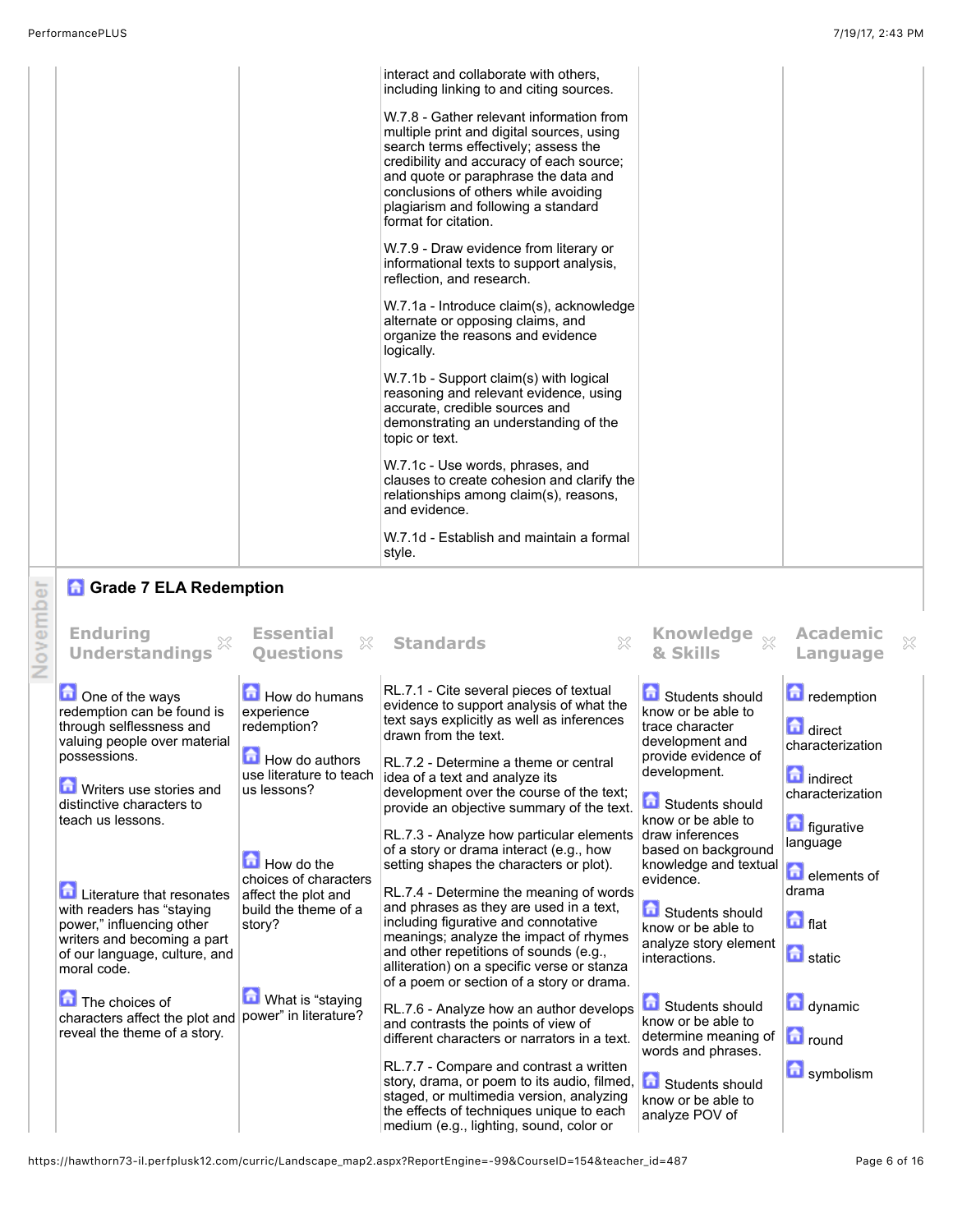|  | camera focus and angles in a film).<br>RL.7.9 - Compare and contrast a fictional                                                                                                                                                     | different characters or<br>narrators.                              |  |
|--|--------------------------------------------------------------------------------------------------------------------------------------------------------------------------------------------------------------------------------------|--------------------------------------------------------------------|--|
|  | portrayal of a time, place or character in<br>a historical account of the same period<br>as a means of understanding how<br>authors of fiction use or alter history.                                                                 | 命<br>Students should<br>know or be able to<br>compare and contrast |  |
|  | RL.7.10 - By the end of the year, read<br>and comprehend literature, including<br>stories, dramas, and poems, in the<br>grades 6-8 text complexity band<br>proficiently, with scaffolding as needed at<br>the high end of the range. | fictional and historical<br>account of same<br>event.              |  |
|  | RI.7.1 - Cite several pieces of textual<br>evidence to support analysis of what the<br>text says explicitly as well as inferences<br>drawn from the text.                                                                            |                                                                    |  |
|  | RI.7.2 - Determine two or more central<br>ideas in a text and and analyze their<br>development over the course of the text;<br>provide an objective summary of the text.                                                             |                                                                    |  |
|  | RI.7.3 - Analyze the interactions between<br>individuals, events, and ideas in a text<br>(e.g., how ideas influence individuals or<br>events, or how individuals influence ideas<br>or events).                                      |                                                                    |  |
|  | RI.7.4 - Determine the meaning of words<br>and phrases as they are used in a text,<br>including figurative, connotative, and<br>technical meanings; analyze the impact<br>of a specific word choice on meaning and<br>tone.          |                                                                    |  |
|  | RI.7.5 - Analyze the structure an author<br>uses to organize a text, including how the<br>major sections contribute to the whole<br>and to the development of the whole.                                                             |                                                                    |  |
|  | RI.7.6 - Determine an author's point of<br>view or purpose in a text and analyze<br>how the author distinguishes his or her<br>position from that of others.                                                                         |                                                                    |  |
|  | RI.7.8 - Trace and evaluate the argument<br>and specific claims in a text, assessing<br>whether the reasoning is sound and<br>evidence is relevant and sufficient to<br>support the claims.                                          |                                                                    |  |
|  | RI.7.9 - Analyze how two or more authors<br>writing about the same topic shape their<br>presentations of key information by<br>emphasizing different evidence or<br>advancing different interpretations of<br>facts.                 |                                                                    |  |
|  | RI.7.10 - By the end of the year, read and<br>comprehend literary nonfiction in the<br>grades 6-8 text complexity band<br>proficiently, with scaffolding as needed at<br>the high end of the range.                                  |                                                                    |  |
|  | W.7.9 - Draw evidence from literary or<br>informational texts to support analysis,<br>reflection, and research.                                                                                                                      |                                                                    |  |
|  | W.7.2a - Introduce a topic clearly,<br>previewing what is to follow; organize                                                                                                                                                        |                                                                    |  |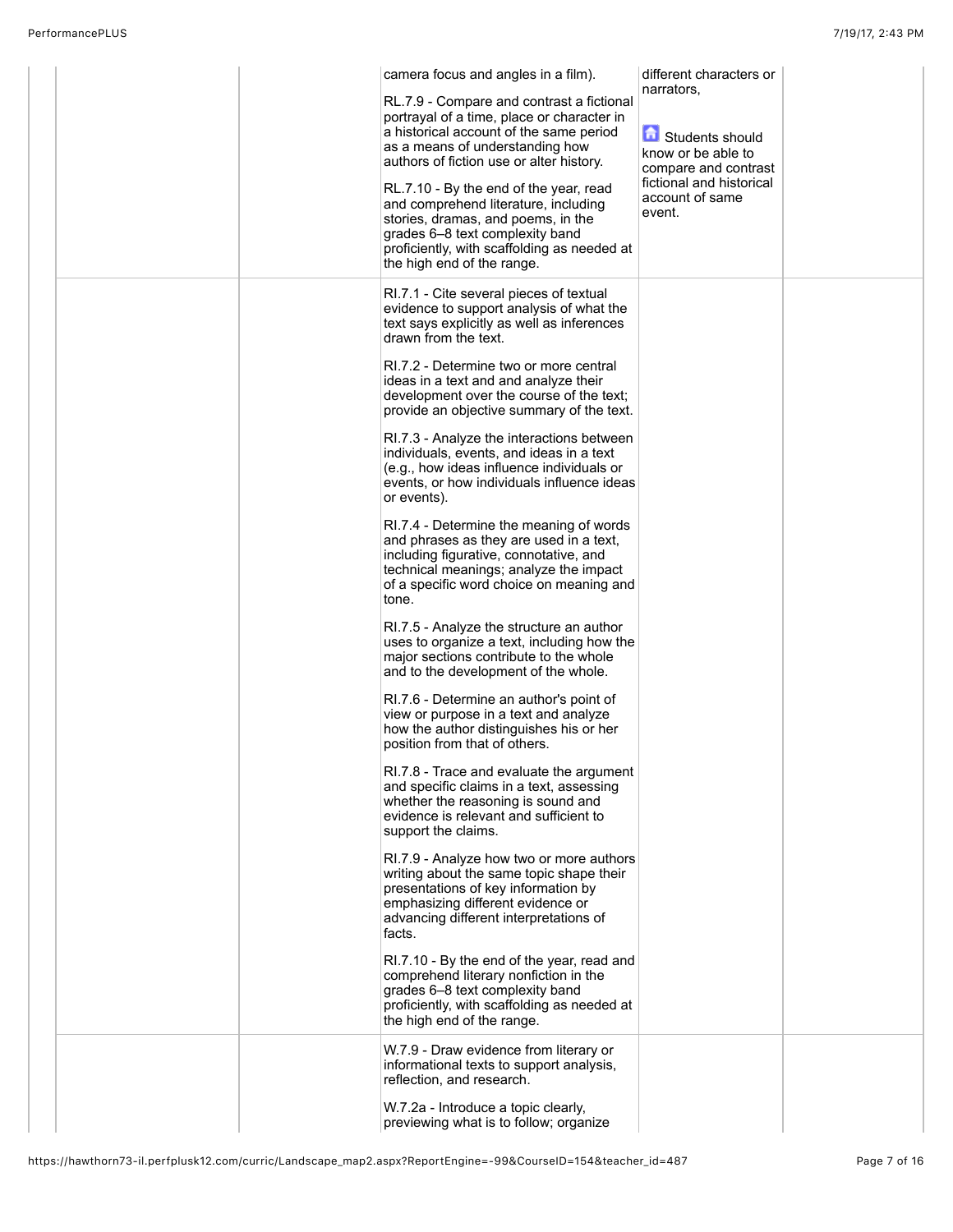|  | ideas, concepts, and information, using<br>strategies such as definition,<br>classification, comparison/contrast, and<br>cause/ effect; include formatting (e.g.,<br>headings), graphics (e.g., charts, tables),<br>and multimedia when useful to aiding<br>comprehension.        |  |
|--|-----------------------------------------------------------------------------------------------------------------------------------------------------------------------------------------------------------------------------------------------------------------------------------|--|
|  | W.7.2b - Develop the topic with relevant<br>facts, definitions, concrete details,<br>quotations, or other information and<br>examples.                                                                                                                                            |  |
|  | W.7.2c - Use appropriate transitions to<br>create cohesion and clarify the<br>relationships among ideas and concepts.                                                                                                                                                             |  |
|  | W.7.2d - Use precise language and<br>domain-specific vocabulary to inform<br>about or explain the topic.                                                                                                                                                                          |  |
|  | W.7.2e - Establish and maintain a formal<br>style.                                                                                                                                                                                                                                |  |
|  | W.7.2f - Provide a concluding statement<br>or section that follows from and supports<br>the information or explanation presented.                                                                                                                                                 |  |
|  | W.7.1c - Use words, phrases, and<br>clauses to create cohesion and clarify the<br>relationships among claim(s), reasons,<br>and evidence.                                                                                                                                         |  |
|  | W.7.9a - Apply grade 7 Reading<br>standards to literature (e.g., "Compare<br>and contrast a fictional portrayal of a<br>time, place, or character and a historical<br>account of the same period as a means<br>of understanding how authors of fiction<br>use or alter history"). |  |
|  | SL.7.2 - Analyze the main ideas and<br>supporting details presented in diverse<br>media and formats (e.g., visually,<br>quantitatively, orally) and explain how the<br>ideas clarify a topic, text, or issue under<br>study.                                                      |  |
|  | SL.7.3 - Delineate a speaker's argument<br>and specific claims, evaluating the<br>soundness of the reasoning and the<br>relevance and sufficiency of the<br>evidence.                                                                                                             |  |
|  | SL.7.4 - Present claims and findings,<br>emphasizing salient points in a focused,<br>coherent manner with pertinent<br>descriptions, facts, details, and<br>examples; use appropriate eye contact,<br>adequate volume, and clear<br>pronunciation.                                |  |
|  | SL.7.6 - Adapt speech to a variety of<br>contexts and tasks, demonstrating<br>command of formal English when<br>indicated or appropriate. (See grade 7<br>Language standards 1 and 3 on page 52<br>for specific expectations.)                                                    |  |
|  | SL.7.1a - Come to discussions prepared,<br>having read or researched material under<br>study; explicitly draw on that preparation<br>by referring to evidence on the topic, text,                                                                                                 |  |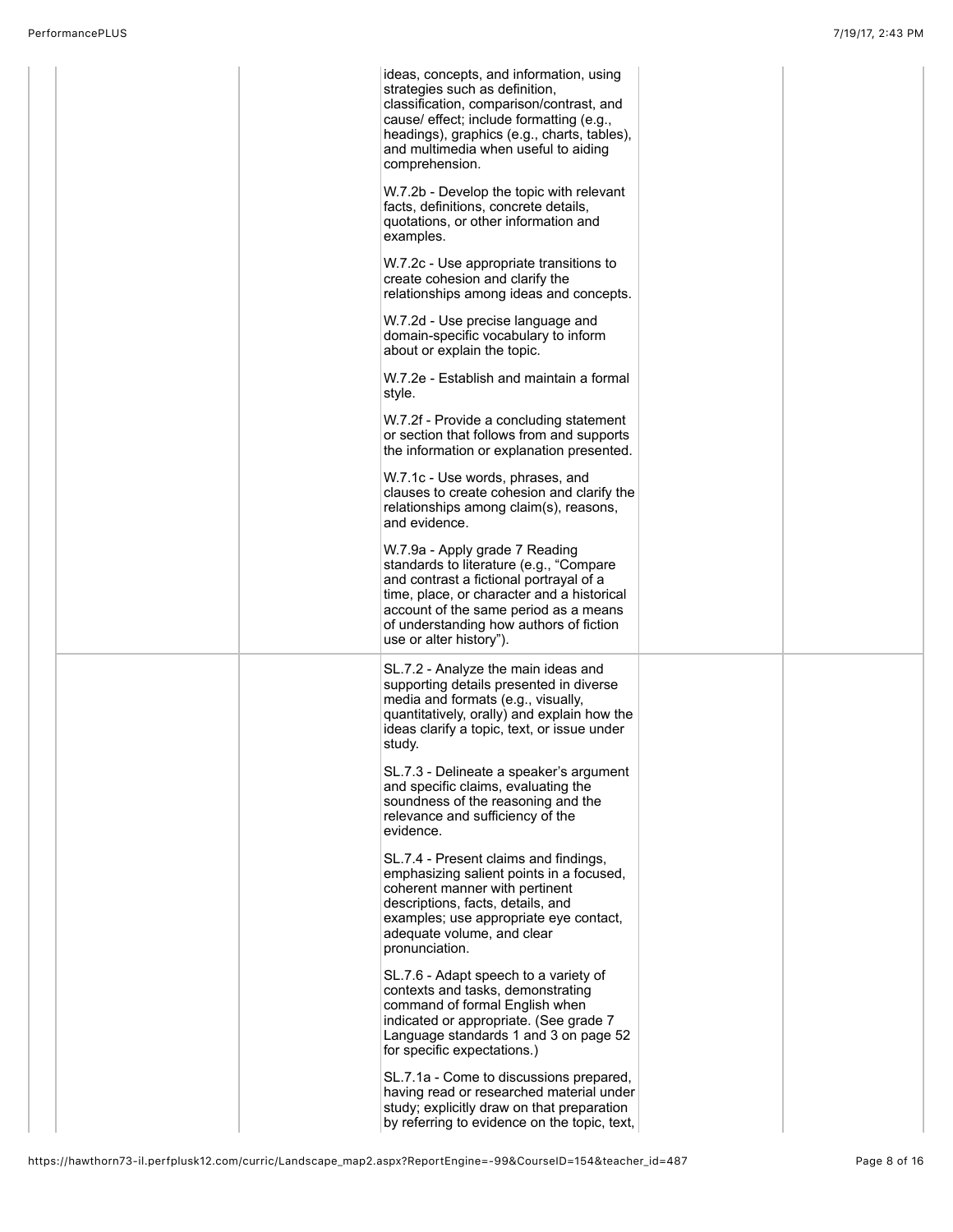|  | or issue to probe and reflect on ideas<br>under discussion.                                                                                                                                                                                               |  |
|--|-----------------------------------------------------------------------------------------------------------------------------------------------------------------------------------------------------------------------------------------------------------|--|
|  | SL.7.1b - Follow rules for collegial<br>discussions, track progress toward<br>specific goals and deadlines, and define<br>individual roles as needed.                                                                                                     |  |
|  | SL.7.1c - Pose questions that elicit<br>elaboration and respond to others'<br>questions and comments with relevant<br>observations and ideas that bring the<br>discussion back on topic as needed.                                                        |  |
|  | SL.7.1d - Acknowledge new information<br>expressed by others and, when<br>warranted, modify their own views                                                                                                                                               |  |
|  | L.7.6 - Acquire and use accurately grade-<br>appropriateb general academic and<br>domain-specific words and phrases;<br>gather vocabulary knowledge when<br>considering a word or phrase important<br>to comprehension or expression.                     |  |
|  | L.7.1a - Explain the function of phrases<br>and clauses in general and their function<br>in specific sentences.                                                                                                                                           |  |
|  | L.7.1b - Choose among simple,<br>compound, complex, and compound-<br>complex sentences to signal differing<br>relationships among ideas.                                                                                                                  |  |
|  | L.7.1c - Place phrases and clauses within<br>a sentence, recognizing and correcting<br>misplaced and dangling modifiers.*                                                                                                                                 |  |
|  | L.7.2a - Use a comma to separate<br>coordinate adjectives (e.g., It was a<br>fascinating, enjoyable movie but not He<br>wore an old[,] green shirt).                                                                                                      |  |
|  | L.7.2b - Spell correctly.                                                                                                                                                                                                                                 |  |
|  | L.7.3a - Choose language that expresses<br>ideas precisely and concisely,<br>recognizing and eliminating wordiness<br>and redundancy.*                                                                                                                    |  |
|  | L.7.4a - Use context (e.g., the overall<br>meaning of a sentence or paragraph; a<br>word's position or function in a sentence)<br>as a clue to the meaning of a word or<br>phrase.                                                                        |  |
|  | L.7.4b - Use common, grade-appropriate<br>Greek or Latin affixes and roots as clues<br>to the meaning of a word (e.g.,<br>belligerent, bellicose, rebel).                                                                                                 |  |
|  | L.7.4c - Consult general and specialized<br>reference materials (e.g., dictionaries,<br>glossaries, thesauruses), both print and<br>digital, to find the pronunciation of a word<br>or determine or clarify its precise<br>meaning or its part of speech. |  |
|  | L.7.4d - Verify the preliminary<br>determination of the meaning of a word<br>or phrase (e.g., by checking the inferred<br>meaning in context or in a dictionary).                                                                                         |  |
|  |                                                                                                                                                                                                                                                           |  |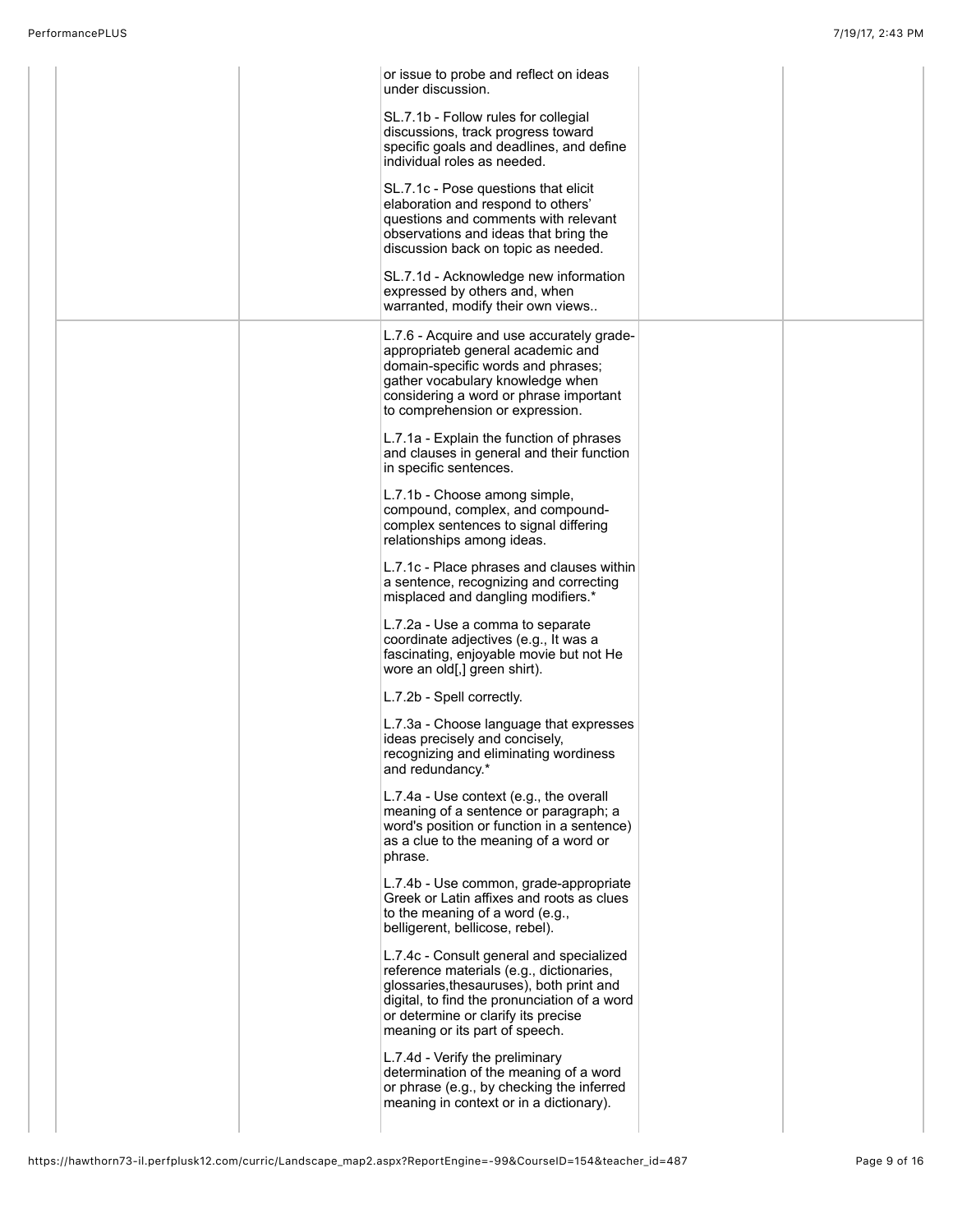|                                                                                                                                                                                                                                                             |                                                                                                                                                                                                                                                                                                                                                                                                                                                         | L.7.5a - Interpret figures of speech (e.g.,<br>literary, biblical, and mythological<br>allusions) in context.<br>L.7.5b - Use the relationship between<br>particular words (e.g., synonym/antonym,<br>analogy) to better understand each of the<br>words.<br>L.7.5c - Distinguish among the<br>connotations (associations) of words with<br>similar denotations (definitions) (e.g.,<br>refined, respectful, polite, diplomatic,<br>condescending).                                                                                                                                                                                                                                                                                                                                                                                                                                                                                                                                                                                                                                                                                                                                                                                                                                                                                                                                                                                                                                                                                                                                                                                                                                                                                                                        |                                                                                                                                                                                                                                                         |                                                                                                                                                                                                 |
|-------------------------------------------------------------------------------------------------------------------------------------------------------------------------------------------------------------------------------------------------------------|---------------------------------------------------------------------------------------------------------------------------------------------------------------------------------------------------------------------------------------------------------------------------------------------------------------------------------------------------------------------------------------------------------------------------------------------------------|----------------------------------------------------------------------------------------------------------------------------------------------------------------------------------------------------------------------------------------------------------------------------------------------------------------------------------------------------------------------------------------------------------------------------------------------------------------------------------------------------------------------------------------------------------------------------------------------------------------------------------------------------------------------------------------------------------------------------------------------------------------------------------------------------------------------------------------------------------------------------------------------------------------------------------------------------------------------------------------------------------------------------------------------------------------------------------------------------------------------------------------------------------------------------------------------------------------------------------------------------------------------------------------------------------------------------------------------------------------------------------------------------------------------------------------------------------------------------------------------------------------------------------------------------------------------------------------------------------------------------------------------------------------------------------------------------------------------------------------------------------------------------|---------------------------------------------------------------------------------------------------------------------------------------------------------------------------------------------------------------------------------------------------------|-------------------------------------------------------------------------------------------------------------------------------------------------------------------------------------------------|
| <b>G</b> Grade 7 ELA Human Rights<br>December<br><b>Enduring</b><br>X<br><b>Understandings</b>                                                                                                                                                              | <b>Essential</b><br>×<br><b>Ouestions</b>                                                                                                                                                                                                                                                                                                                                                                                                               | 53<br><b>Standards</b>                                                                                                                                                                                                                                                                                                                                                                                                                                                                                                                                                                                                                                                                                                                                                                                                                                                                                                                                                                                                                                                                                                                                                                                                                                                                                                                                                                                                                                                                                                                                                                                                                                                                                                                                                     | & Skills                                                                                                                                                                                                                                                | <b>Academic</b><br>$\mathbb{X}$<br>Language                                                                                                                                                     |
| <b>D</b> Our choices affect<br>others.<br>To get to the truth one<br>must considering multiple<br>perspectives.<br>Social reform can be<br>attained through individual<br>and group efforts.<br>Freedom, equality and<br>responsibility are<br>intertwined. | How do the<br>choices people make,<br>individually and<br>collectively, shape<br>society?<br>How can I use<br>evidence from various<br>sources to construct<br>the most effective<br>argument possible<br>and influence others<br>with my claims and<br>evidence?<br>What can we do<br>alone and with others<br>to confront injustice?<br>What is the<br>relationship between<br>freedom and equality?<br>How do we<br>choose to tell our own<br>story? | RL.7.1 - Cite several pieces of textual<br>evidence to support analysis of what the<br>text says explicitly as well as inferences<br>drawn from the text.<br>RL.7.2 - Determine a theme or central<br>idea of a text and analyze its<br>development over the course of the text;<br>provide an objective summary of the text.<br>RL.7.3 - Analyze how particular elements<br>of a story or drama interact (e.g., how<br>setting shapes the characters or plot).<br>RL.7.4 - Determine the meaning of words<br>and phrases as they are used in a text,<br>including figurative and connotative<br>meanings; analyze the impact of rhymes<br>and other repetitions of sounds (e.g.,<br>alliteration) on a specific verse or stanza<br>of a poem or section of a story or drama.<br>RL.7.5 - Analyze how a drama's or<br>poem's form or structure (e.g., soliloquy,<br>sonnet) contributes to its meaning.<br>RL.7.6 - Analyze how an author develops<br>and contrasts the points of view of<br>different characters or narrators in a text.<br>RL.7.7 - Compare and contrast a written<br>story, drama, or poem to its audio, filmed,<br>staged, or multimedia version, analyzing<br>the effects of techniques unique to each<br>medium (e.g., lighting, sound, color or<br>camera focus and angles in a film).<br>RL.7.9 - Compare and contrast a fictional<br>portrayal of a time, place or character in<br>a historical account of the same period<br>as a means of understanding how<br>authors of fiction use or alter history.<br>RL.7.10 - By the end of the year, read<br>and comprehend literature, including<br>stories, dramas, and poems, in the<br>grades 6-8 text complexity band<br>proficiently, with scaffolding as needed at<br>the high end of the range. | Students should<br>know or be able to cite<br>text evidence & infer.<br>Students should<br>know or be abe to<br>understand the civil<br>rights era.<br>Students should<br>know or be able to<br>analyze POV of<br>different characters or<br>narrators. | <b>n</b> integration<br>segregation<br><b>Constitution</b><br>Jim Crow<br><b>D</b> Plessy vs.<br>Ferguson<br>Separate but<br>Equal<br>Dredd vs.<br>Sandford<br>14th Amednment<br>15th Amendment |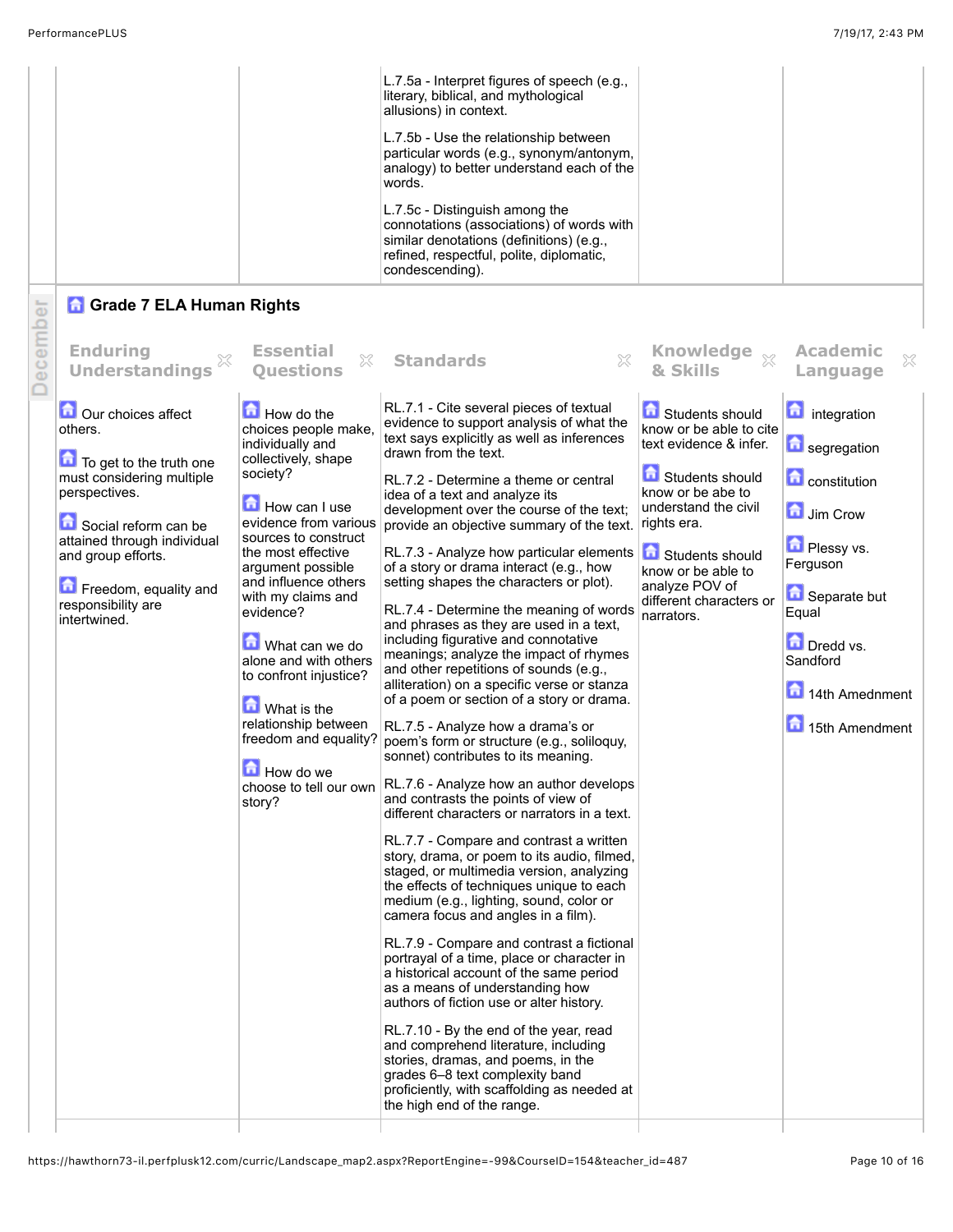|          |                                                                             |                                                                   | RI.7.1 - Cite several pieces of textual<br>evidence to support analysis of what the<br>text says explicitly as well as inferences<br>drawn from the text.<br>RI.7.2 - Determine two or more central<br>ideas in a text and and analyze their<br>development over the course of the text;<br>provide an objective summary of the text.<br>RI.7.3 - Analyze the interactions between<br>individuals, events, and ideas in a text<br>(e.g., how ideas influence individuals or<br>events, or how individuals influence<br>ideas or events).<br>RI.7.4 - Determine the meaning of words<br>and phrases as they are used in a text,<br>including figurative, connotative, and<br>technical meanings; analyze the impact<br>of a specific word choice on meaning and<br>tone.<br>RI.7.6 - Determine an author's point of<br>view or purpose in a text and analyze<br>how the author distinguishes his or her<br>position from that of others.<br>RI.7.7 - Compare and contrast a text to<br>an audio, video, or multimedia version of<br>the text, analyzing each medium's<br>portrayal of the subjects (e.g., how the<br>delivery of a speech affects the impact of<br>the words).<br>RI.7.8 - Trace and evaluate the argument<br>and specific claims in a text, assessing<br>whether the reasoning is sound and<br>evidence is relevant and sufficient to<br>support the claims.<br>RI.7.9 - Analyze how two or more<br>authors writing about the same topic<br>shape their presentations of key<br>information by emphasizing different<br>evidence or advancing different<br>interpretations of facts.<br>RI.7.10 - By the end of the year, read and<br>comprehend literary nonfiction in the<br>grades 6-8 text complexity band<br>proficiently, with scaffolding as needed at<br>the high end of the range. |                                                                               |                              |   |
|----------|-----------------------------------------------------------------------------|-------------------------------------------------------------------|-------------------------------------------------------------------------------------------------------------------------------------------------------------------------------------------------------------------------------------------------------------------------------------------------------------------------------------------------------------------------------------------------------------------------------------------------------------------------------------------------------------------------------------------------------------------------------------------------------------------------------------------------------------------------------------------------------------------------------------------------------------------------------------------------------------------------------------------------------------------------------------------------------------------------------------------------------------------------------------------------------------------------------------------------------------------------------------------------------------------------------------------------------------------------------------------------------------------------------------------------------------------------------------------------------------------------------------------------------------------------------------------------------------------------------------------------------------------------------------------------------------------------------------------------------------------------------------------------------------------------------------------------------------------------------------------------------------------------------------------------------------------------------------------------------------|-------------------------------------------------------------------------------|------------------------------|---|
| Vienuary | <b>Enduring</b><br>×<br><b>Understandings</b>                               | <b>Essential</b><br>X<br><b>Questions</b>                         | X<br><b>Standards</b>                                                                                                                                                                                                                                                                                                                                                                                                                                                                                                                                                                                                                                                                                                                                                                                                                                                                                                                                                                                                                                                                                                                                                                                                                                                                                                                                                                                                                                                                                                                                                                                                                                                                                                                                                                                       | Knowledge xx<br>& Skills                                                      | <b>Academic</b><br>Language  | X |
|          | <b>Grade 7 ELA Memoirs</b>                                                  |                                                                   |                                                                                                                                                                                                                                                                                                                                                                                                                                                                                                                                                                                                                                                                                                                                                                                                                                                                                                                                                                                                                                                                                                                                                                                                                                                                                                                                                                                                                                                                                                                                                                                                                                                                                                                                                                                                             |                                                                               |                              |   |
| February | <b>Enduring</b><br><b>Understandings</b>                                    | <b>Essential</b><br>X<br><b>Ouestions</b>                         | X<br><b>Standards</b>                                                                                                                                                                                                                                                                                                                                                                                                                                                                                                                                                                                                                                                                                                                                                                                                                                                                                                                                                                                                                                                                                                                                                                                                                                                                                                                                                                                                                                                                                                                                                                                                                                                                                                                                                                                       | <b>Knowledge</b><br>$\chi$<br>& Skills                                        | <b>Academic</b><br>Language  | X |
|          | Writers use a variety of<br>techniques to convey<br>adolescent experiences. | How do writers<br>present the<br>challenges of coming-<br>of-age? | RL.7.1 - Cite several pieces of textual<br>evidence to support analysis of what the<br>text says explicitly as well as inferences<br>drawn from the text.                                                                                                                                                                                                                                                                                                                                                                                                                                                                                                                                                                                                                                                                                                                                                                                                                                                                                                                                                                                                                                                                                                                                                                                                                                                                                                                                                                                                                                                                                                                                                                                                                                                   | Students should<br>know or be able<br>to paint a picture with<br>their words. | perspective<br>point of view |   |

https://hawthorn73-il.perfplusk12.com/curric/Landscape\_map2.aspx?ReportEngine=-99&CourseID=154&teacher\_id=487 Page 11 of 16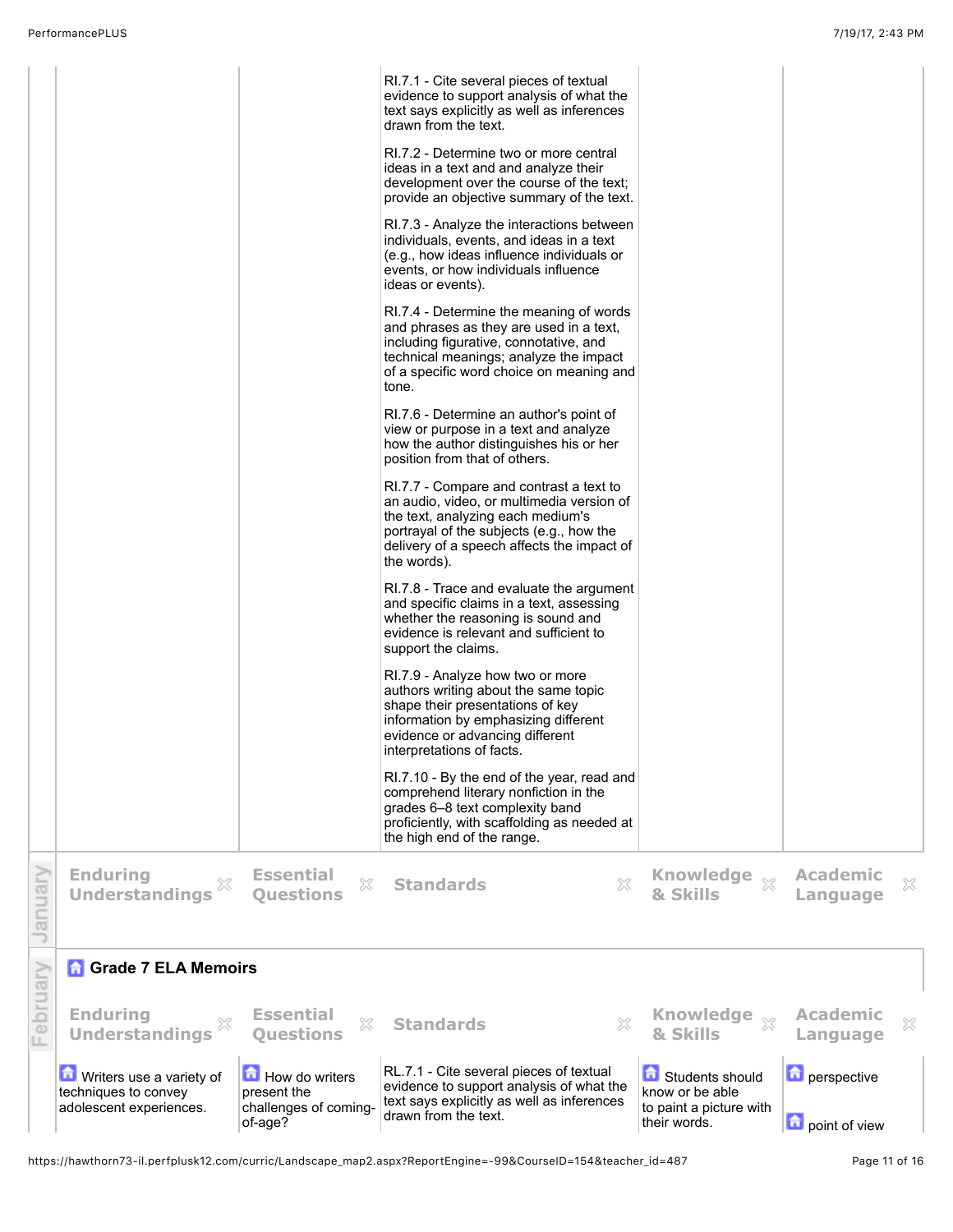| Authors strategically<br>convey and readers<br>strategically interpret the text<br>using a variety of literary<br>techniques.<br>An impactful memoir<br>effectively articulates a<br>revelation the author has<br>experienced in his or her<br>own life. | How do emotions<br>impact the way we<br>choose to tell a story?<br><b>M</b> What are the<br>characteristics of an<br>impactful memoir?<br>How do we<br>choose to tell our own<br>story? | RL.7.2 - Determine a theme or central<br>idea of a text and analyze its<br>development over the course of the text;<br>provide an objective summary of the text.<br>RL.7.3 - Analyze how particular elements<br>of a story or drama interact (e.g., how<br>setting shapes the characters or plot).<br>RL.7.4 - Determine the meaning of words<br>and phrases as they are used in a text,<br>including figurative and connotative<br>meanings; analyze the impact of rhymes<br>and other repetitions of sounds (e.g.,<br>alliteration) on a specific verse or stanza<br>of a poem or section of a story or drama.<br>RL.7.5 - Analyze how a drama's or<br>poem's form or structure (e.g., soliloquy,<br>sonnet) contributes to its meaning.<br>RL.7.6 - Analyze how an author develops<br>and contrasts the points of view of<br>different characters or narrators in a text.<br>RL.7.7 - Compare and contrast a written<br>story, drama, or poem to its audio, filmed,<br>staged, or multimedia version, analyzing<br>the effects of techniques unique to each<br>medium (e.g., lighting, sound, color or<br>camera focus and angles in a film).<br>RL.7.9 - Compare and contrast a fictional<br>portrayal of a time, place or character in<br>a historical account of the same period<br>as a means of understanding how<br>authors of fiction use or alter history.<br>RL.7.10 - By the end of the year, read<br>and comprehend literature, including<br>stories, dramas, and poems, in the<br>grades 6-8 text complexity band<br>proficiently, with scaffolding as needed at<br>the high end of the range. | Students should<br>know or be able to<br>maintain consistent<br>point of view.<br>Students should<br>know or be able to<br>develop and contrast<br>POV of different<br>characters or<br>narrators.                                                                                                                                                  | <b>in</b> figurative<br>language<br><b>n</b> imagery<br>dialogue<br>indirect speech<br>flashback<br>indirect speech<br><b>n</b> revelation<br>specificity<br><b>narrative</b><br><b>n</b> emoir |
|----------------------------------------------------------------------------------------------------------------------------------------------------------------------------------------------------------------------------------------------------------|-----------------------------------------------------------------------------------------------------------------------------------------------------------------------------------------|---------------------------------------------------------------------------------------------------------------------------------------------------------------------------------------------------------------------------------------------------------------------------------------------------------------------------------------------------------------------------------------------------------------------------------------------------------------------------------------------------------------------------------------------------------------------------------------------------------------------------------------------------------------------------------------------------------------------------------------------------------------------------------------------------------------------------------------------------------------------------------------------------------------------------------------------------------------------------------------------------------------------------------------------------------------------------------------------------------------------------------------------------------------------------------------------------------------------------------------------------------------------------------------------------------------------------------------------------------------------------------------------------------------------------------------------------------------------------------------------------------------------------------------------------------------------------------------------------------------|-----------------------------------------------------------------------------------------------------------------------------------------------------------------------------------------------------------------------------------------------------------------------------------------------------------------------------------------------------|-------------------------------------------------------------------------------------------------------------------------------------------------------------------------------------------------|
|                                                                                                                                                                                                                                                          |                                                                                                                                                                                         | W.7.3 - Write narratives to develop real<br>or imagined experiences or events using<br>effective technique, relevant descriptive<br>details, and well-structured event<br>sequences.<br>W.7.4 - Produce clear and coherent<br>writing in which the development,<br>organization, and style are appropriate to<br>task, purpose, and audience. (Grade-<br>specific expectations for writing types are<br>defined in standards 1-3 above.)<br>W.7.5 - With some guidance and support<br>from peers and adults, develop and<br>strengthen writing as needed by<br>planning, revising, editing, rewriting, or<br>trying a new approach, focusing on how<br>well purpose and audience have been<br>addressed. (Editing for conventions<br>should demonstrate command of<br>Language standards 1-3 up to and<br>including grade 7 on page 52.)<br>W.7.6 - Use technology, including the<br>Internet, to produce and publish writing<br>and link to and cite sources as well as to                                                                                                                                                                                                                                                                                                                                                                                                                                                                                                                                                                                                                                   | Students should<br>know or be able to<br>compose a narrative<br>piece.<br>Students should<br>know or be able to<br>produce clear and<br>coherent writing for<br>purpose.<br>Students should<br>be able to the<br>demonstrate<br>compentency of the<br>writing process.<br>Students should<br>know or be able to<br>use technology/ cite<br>sources. |                                                                                                                                                                                                 |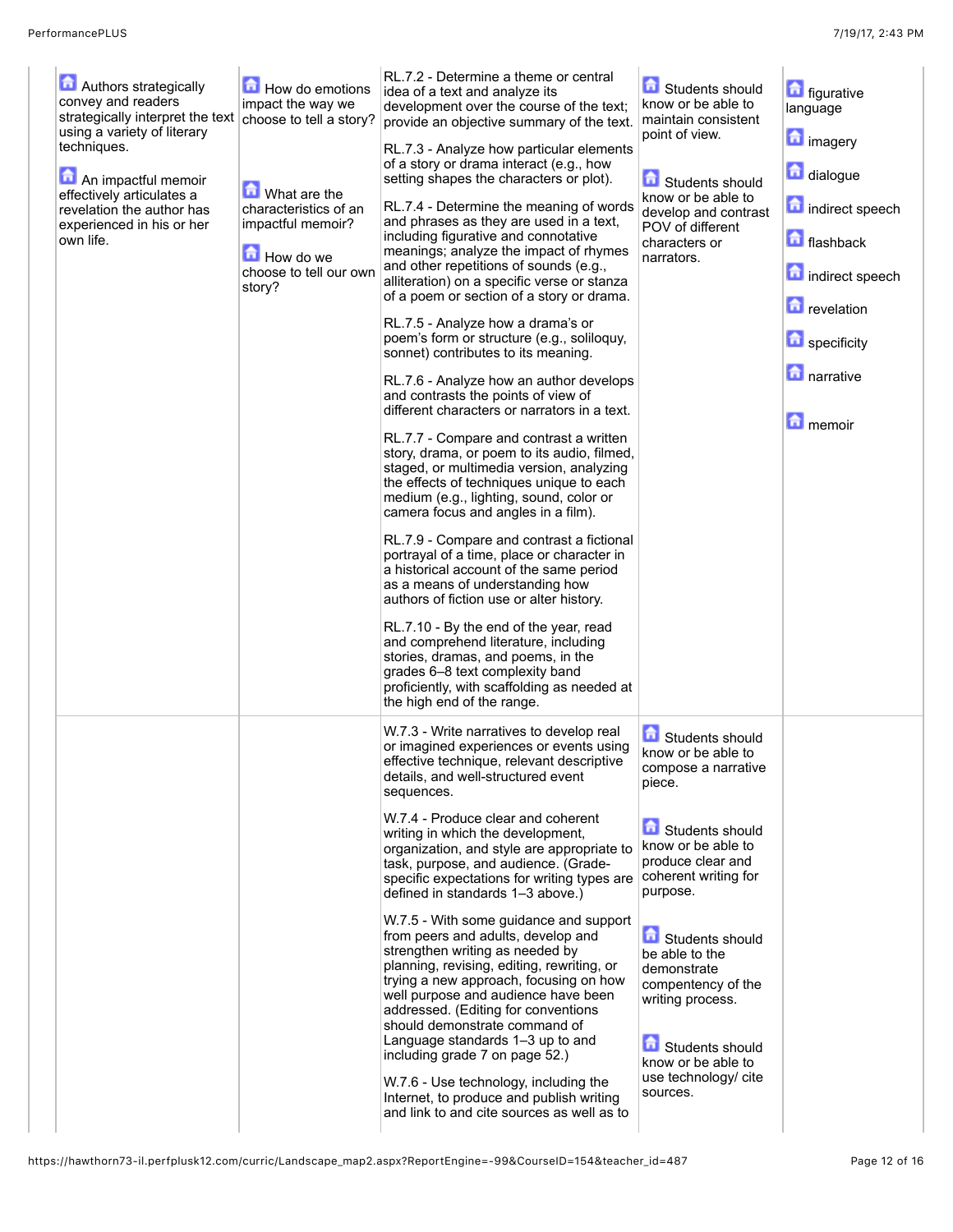|  | interact and collaborate with others,<br>including linking to and citing sources.                                                                                                                                                                  |  |
|--|----------------------------------------------------------------------------------------------------------------------------------------------------------------------------------------------------------------------------------------------------|--|
|  | W.7.3a - Engage and orient the reader by<br>establishing a context and point of view<br>and introducing a narrator and/or<br>characters; organize an event sequence<br>that unfolds naturally and logically.                                       |  |
|  | W.7.3b - Use narrative techniques, such<br>as dialogue, pacing, and description, to<br>develop experiences, events, and/or<br>characters.                                                                                                          |  |
|  | W.7.3c - Use a variety of transition<br>words, phrases, and clauses to convey<br>sequence and signal shifts from one time<br>frame or setting to another.                                                                                          |  |
|  | W.7.3d - Use precise words and phrases,<br>relevant descriptive details, and sensory<br>language to capture the action and<br>convey experiences and events.                                                                                       |  |
|  | W.7.3e - Provide a conclusion that<br>follows from and reflects on the narrated<br>experiences or events.                                                                                                                                          |  |
|  | RI.7.5 - Analyze the structure an author<br>uses to organize a text, including how the<br>major sections contribute to the whole<br>and to the development of the whole.                                                                           |  |
|  | SL.7.2 - Analyze the main ideas and<br>supporting details presented in diverse<br>media and formats (e.g., visually,<br>quantitatively, orally) and explain how the<br>ideas clarify a topic, text, or issue under<br>study.                       |  |
|  | SL.7.3 - Delineate a speaker's argument<br>and specific claims, evaluating the<br>soundness of the reasoning and the<br>relevance and sufficiency of the<br>evidence.                                                                              |  |
|  | SL.7.4 - Present claims and findings,<br>emphasizing salient points in a focused,<br>coherent manner with pertinent<br>descriptions, facts, details, and<br>examples; use appropriate eye contact,<br>adequate volume, and clear<br>pronunciation. |  |
|  | SL.7.1a - Come to discussions prepared,<br>having read or researched material under<br>study; explicitly draw on that preparation<br>by referring to evidence on the topic, text,<br>or issue to probe and reflect on ideas<br>under discussion.   |  |
|  | SL.7.1b - Follow rules for collegial<br>discussions, track progress toward<br>specific goals and deadlines, and define<br>individual roles as needed.                                                                                              |  |
|  | SL.7.1c - Pose questions that elicit<br>elaboration and respond to others'<br>questions and comments with relevant<br>observations and ideas that bring the<br>discussion back on topic as needed.                                                 |  |
|  | SL.7.1d - Acknowledge new information                                                                                                                                                                                                              |  |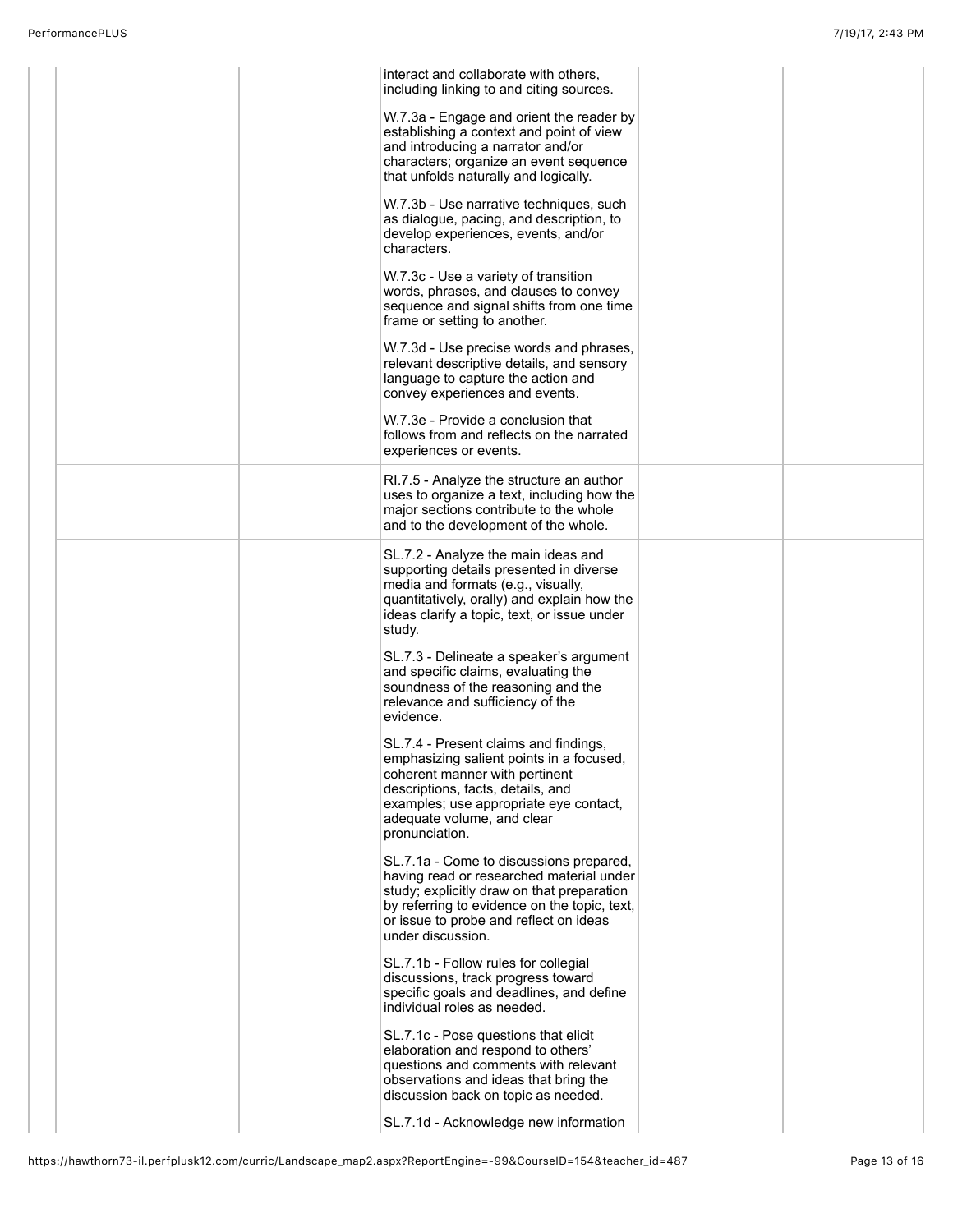| Freedom, responsibility<br>and control are<br>interconnected.<br>6.<br>Individual and societal<br>memories inform decision | <b>How does</b><br>knowledge, memory,<br>and perception<br>influence individual<br>point or view /<br>perspective? | L.7.4 - Determine or clarify the meaning<br>of unknown and multiple-meaning words<br>and phrases based on grade 7 reading<br>and content, choosing flexibly from a<br>range of strategies.<br>75 Demonstrate understanding of | Students should<br>know or be able to<br>determine theme of a<br>story. | dystopian<br>utopian             |
|----------------------------------------------------------------------------------------------------------------------------|--------------------------------------------------------------------------------------------------------------------|-------------------------------------------------------------------------------------------------------------------------------------------------------------------------------------------------------------------------------|-------------------------------------------------------------------------|----------------------------------|
| <b>A ELA 7th Grade Utopia vs. Dystopia</b><br><b>Enduring</b><br><b>Understandings</b>                                     | <b>Essential</b><br>X<br><b>Questions</b>                                                                          | X<br><b>Standards</b>                                                                                                                                                                                                         | <b>Knowledge</b><br>& Skills                                            | <b>Academic</b><br>×<br>Language |
|                                                                                                                            |                                                                                                                    | L.7.5c - Distinguish among the<br>connotations (associations) of words with<br>similar denotations (definitions) (e.g.,<br>refined, respectful, polite, diplomatic,<br>condescending).                                        |                                                                         |                                  |
|                                                                                                                            |                                                                                                                    | meaning in context or in a dictionary).<br>L.7.5a - Interpret figures of speech (e.g.,<br>literary, biblical, and mythological<br>allusions) in context.                                                                      |                                                                         |                                  |
|                                                                                                                            |                                                                                                                    | meaning or its part of speech.<br>L.7.4d - Verify the preliminary<br>determination of the meaning of a word<br>or phrase (e.g., by checking the inferred                                                                      |                                                                         |                                  |
|                                                                                                                            |                                                                                                                    | L.7.4c - Consult general and specialized<br>reference materials (e.g., dictionaries,<br>glossaries, thesauruses), both print and<br>digital, to find the pronunciation of a word<br>or determine or clarify its precise       |                                                                         |                                  |
|                                                                                                                            |                                                                                                                    | L.7.4b - Use common, grade-appropriate<br>Greek or Latin affixes and roots as clues<br>to the meaning of a word (e.g.,<br>belligerent, bellicose, rebel).                                                                     |                                                                         |                                  |
|                                                                                                                            |                                                                                                                    | L.7.4a - Use context (e.g., the overall<br>meaning of a sentence or paragraph; a<br>word's position or function in a sentence)<br>as a clue to the meaning of a word or<br>phrase.                                            |                                                                         |                                  |
|                                                                                                                            |                                                                                                                    | L.7.3a - Choose language that expresses<br>ideas precisely and concisely,<br>recognizing and eliminating wordiness<br>and redundancy.*                                                                                        |                                                                         |                                  |
|                                                                                                                            |                                                                                                                    | L.7.2a - Use a comma to separate<br>coordinate adjectives (e.g., It was a<br>fascinating, enjoyable movie but not He<br>wore an old[,] green shirt).<br>L.7.2b - Spell correctly.                                             |                                                                         |                                  |
|                                                                                                                            |                                                                                                                    | L.7.1b - Choose among simple,<br>compound, complex, and compound-<br>complex sentences to signal differing<br>relationships among ideas.                                                                                      |                                                                         |                                  |
|                                                                                                                            |                                                                                                                    | L.7.1a - Explain the function of phrases<br>and clauses in general and their function<br>in specific sentences.                                                                                                               |                                                                         |                                  |
|                                                                                                                            |                                                                                                                    | expressed by others and, when<br>warranted, modify their own views                                                                                                                                                            |                                                                         |                                  |

L.7.5 - Demonstrate understanding of figurative language, word relationships, and nuances in word meanings.

https://hawthorn73-il.perfplusk12.com/curric/Landscape\_map2.aspx?ReportEngine=-99&CourseID=154&teacher\_id=487 Page 14 of 16

(perspective,

experiences, memory)

memories inform decision making, altering the course

of our futures.

**n** euthanasia

**Students should** know or be able to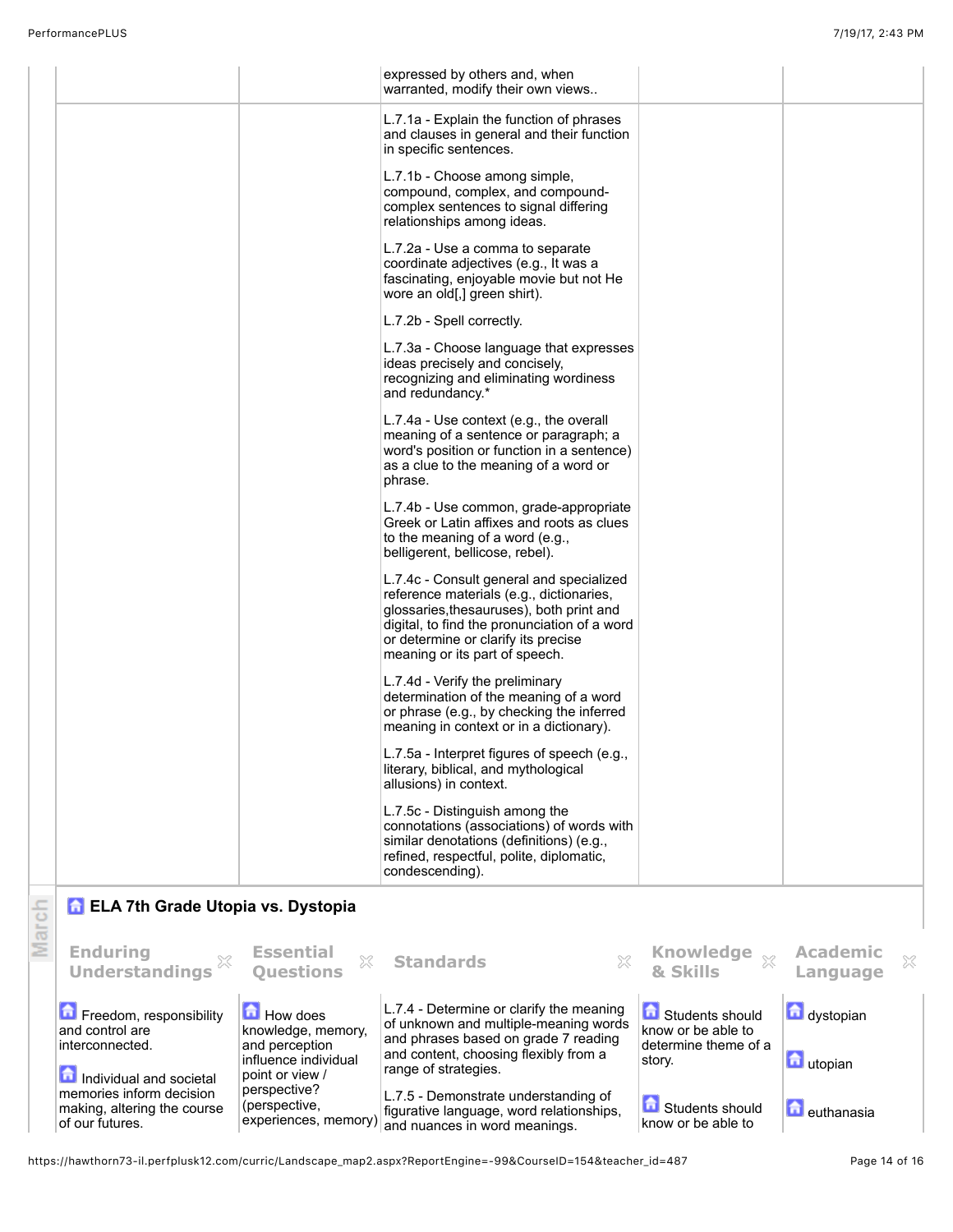| When we acquire new<br>information, existing<br>knowledge may evolve,<br>impacting the actions and<br>decisions we make.<br>The pursuit of perfection<br>is unattainable and can<br>inhibit individuality. | How can<br>understanding<br>perspective help us<br>make meaning from<br>experiences and<br>literature?<br>(Perspective &<br>Theme)<br>What are the<br>dangers of striving for<br>perfection in society?<br>(Utopian vs.<br>Dystopian society)<br>How does the<br>structure of the<br>society we live in |                                                                                                                                                                                                                                                                                                            | analyze the<br>importants of story<br>elements.<br>Students should<br>know or be able to<br>determine using<br>context clues the<br>meaning of words and<br>phrases.<br>Students should<br>know or be able to<br>analyze how diverse<br>perspectives impact<br>ones perception of an<br>event. | <b>D</b> perspective<br>point of view<br>perception<br><b>D</b> genetic |
|------------------------------------------------------------------------------------------------------------------------------------------------------------------------------------------------------------|---------------------------------------------------------------------------------------------------------------------------------------------------------------------------------------------------------------------------------------------------------------------------------------------------------|------------------------------------------------------------------------------------------------------------------------------------------------------------------------------------------------------------------------------------------------------------------------------------------------------------|------------------------------------------------------------------------------------------------------------------------------------------------------------------------------------------------------------------------------------------------------------------------------------------------|-------------------------------------------------------------------------|
|                                                                                                                                                                                                            | shape our ideals,<br>values, and beliefs?                                                                                                                                                                                                                                                               |                                                                                                                                                                                                                                                                                                            |                                                                                                                                                                                                                                                                                                |                                                                         |
|                                                                                                                                                                                                            |                                                                                                                                                                                                                                                                                                         | RL.7.2 - Determine a theme or central<br>idea of a text and analyze its<br>development over the course of the text;<br>provide an objective summary of the text.<br>RL.7.3 - Analyze how particular elements                                                                                               |                                                                                                                                                                                                                                                                                                |                                                                         |
|                                                                                                                                                                                                            |                                                                                                                                                                                                                                                                                                         | of a story or drama interact (e.g., how<br>setting shapes the characters or plot).                                                                                                                                                                                                                         |                                                                                                                                                                                                                                                                                                |                                                                         |
|                                                                                                                                                                                                            |                                                                                                                                                                                                                                                                                                         | RL.7.4 - Determine the meaning of words<br>and phrases as they are used in a text,<br>including figurative and connotative<br>meanings; analyze the impact of rhymes<br>and other repetitions of sounds (e.g.,<br>alliteration) on a specific verse or stanza<br>of a poem or section of a story or drama. |                                                                                                                                                                                                                                                                                                |                                                                         |
|                                                                                                                                                                                                            |                                                                                                                                                                                                                                                                                                         | RL.7.6 - Analyze how an author develops<br>and contrasts the points of view of<br>different characters or narrators in a text.                                                                                                                                                                             |                                                                                                                                                                                                                                                                                                |                                                                         |
|                                                                                                                                                                                                            |                                                                                                                                                                                                                                                                                                         | SL.7.1 - Engage effectively in a range of<br>collaborative discussions (one-on-one, in<br>groups, and teacherled) with diverse<br>partners on grade 7 topics, texts, and<br>issues, building on others' ideas and<br>expressing their own clearly.                                                         |                                                                                                                                                                                                                                                                                                |                                                                         |
|                                                                                                                                                                                                            |                                                                                                                                                                                                                                                                                                         | SL.7.3 - Delineate a speaker's argument<br>and specific claims, evaluating the<br>soundness of the reasoning and the<br>relevance and sufficiency of the<br>evidence.                                                                                                                                      |                                                                                                                                                                                                                                                                                                |                                                                         |
|                                                                                                                                                                                                            |                                                                                                                                                                                                                                                                                                         | SL.7.4 - Present claims and findings,<br>emphasizing salient points in a focused,<br>coherent manner with pertinent<br>descriptions, facts, details, and<br>examples; use appropriate eye contact,<br>adequate volume, and clear<br>pronunciation.                                                         |                                                                                                                                                                                                                                                                                                |                                                                         |
|                                                                                                                                                                                                            |                                                                                                                                                                                                                                                                                                         | W.7.4 - Produce clear and coherent<br>writing in which the development,<br>organization, and style are appropriate to<br>task, purpose, and audience. (Grade-                                                                                                                                              |                                                                                                                                                                                                                                                                                                |                                                                         |